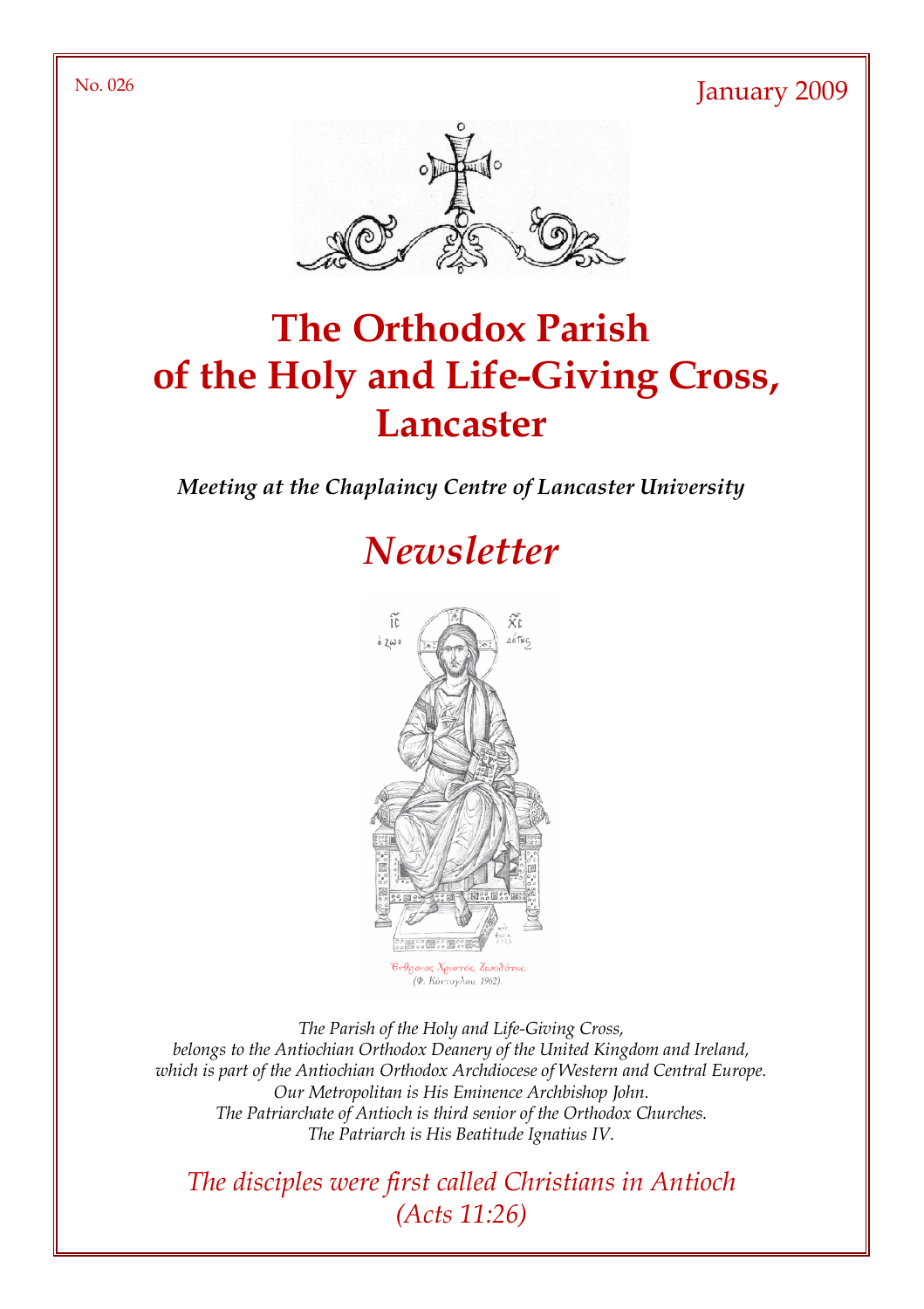### GOD'S CREATION IS BEAUTIFUL

I am including in this newsletter two photos. The first is of the basil I bought on the 13th September. I bought two plants on that day. The first I kept at home and it's on the left in the first photo. The second, I brought to church the next day for the Holy Cross. I kept the tiny branch fr. Jonathan gave us and put it in a tiny cup of water. It's on the right in the photo. As you can see, the basil in the pot is dead, while the little branch, that was blessed, has at least quadrupled in size and is thriving, more than merely surviving in the half-filled cup of water that I refresh when I remember, and it's not often, I can assure you.



The second photo is of the carnations fr. Jonathan gave me on two occasions, after they had been on the icons. Again, I've had these flowers in some water for so long that I have forgotten, I'd say at least a month. I've only remembered to change the water twice and it wasn't green or smelly (as it always happens with flower water after a few days, let alone weeks) but clean and fresh. The flowers are as fresh as the day they were given to me, they look like as they are going to bloom even more.



It makes me think, if herbs and flowers gain life as they've come in contact with the Cross and the Icons, what happens to us, who consciously come to them, touch them, kiss them, venerate them. How much renewed life, vitality, strength, we must be getting!

#### WHAT DO WE MEAN BY THE WORD "ORTHODOX"?

The designation of a Christian consists in glorifying the Heavenly Father by one's life. Let your light so shine before men, that they may see your good works, and glorify your Father which is in heaven (St. Matt. V:16). But true glorification of God is possible only if one rightly believes and expresses his right belief in words and deeds. Therefore true Christianity and it alone may be named "rightglorifying" (Ortho-doxy). By the word "Orthodoxy" we confess our firm conviction that it is precisely our Faith that is the true doctrine of Christ. When we call anyone or anything Orthodox, we by this very fact indicate his or its noncounterfeit and uncorrupted Christianity,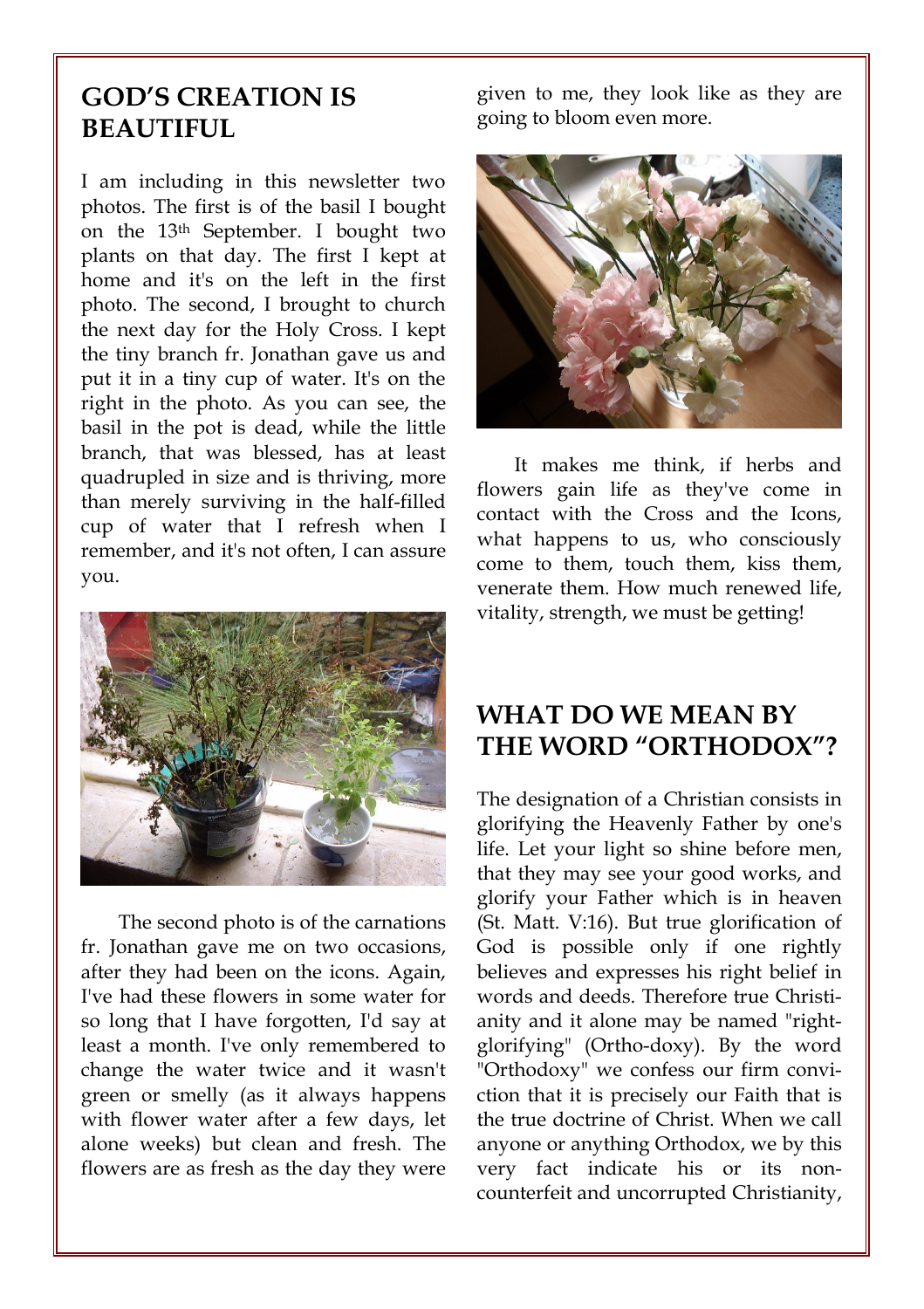rejecting at the same time that which falsely appropriates the name of Christ.

St. John of Shanghai & San Francisco

#### HUMBLE HEARTS

We lift our voices to the throne Blessed company of faithful own The praises of the Lord alone From humble hearts

But better still our lives to be A holy temple fit for Thee Our minds an altar's offert'ry Of humble hearts

Our life would be unceasing prayer Our world transformed that we might share The image of the Father's care For humble hearts

We win the world and lose the soul To restless charms that take their toll Preserve us Father make us whole As humble hearts

Lighten our path O Lord we pray With eyes to see your grace today In those we meet along the way With humble hearts

We bring our worship, joy and love From here on earth to heaven above Inspired by the celestial Dove In humble hearts





# ST. BASIL THE GREAT, ARCHBISHOP OF CAESAREA &CAPPADOCIA

Saint Basil the Great was born about the end of the year 329 in Caesarea of Cappadocia, to a family renowned for their learning and holiness. His parents' names were Basil and Emily. His mother Emily (commemorated July 19) and his grandmother Macrina (Jan. 14) are Saints of the Church, together with all his brothers and sisters: Macrina, his elder sister (July 19), Gregory of Nyssa (Jan. to), Peter of Sebastia (Jan. 9), and Naucratius. Basil studied in Constantnople under the sophist Libanius, then in Athens, where also he formed a friendship with the young Gregory, a fellow Cappadocian, later called "the Theologian." Through the good influence of his sister Macrina (see July 19), he chose to embrace the ascetical life, abandoning his worldly career. He visited the monks in Egypt, in Palestine, in Syria, and in Mesopotamia, and upon returning to Caesarea, he departed to a hermitage on the Iris River in Pontus, not far from Annesi, where his mother and his sister Macrina were already treading the path of the ascetical life; here he also wrote his ascetical homilies.

About the year 370, when the bishop of his country reposed, he was elected to succeed to his throne and was entrusted with the Church of Christ, which he tended for eight years, living in voluntary poverty and strict asceticism, having no other care than to defend holy Orthodoxy as a worthy successor of the Apostles. The Emperor Valens, and Modestus, the Eparch of the East, who were of one mind with the Arians, tried with threats of exile and of torments to bend the Saint to their own confession,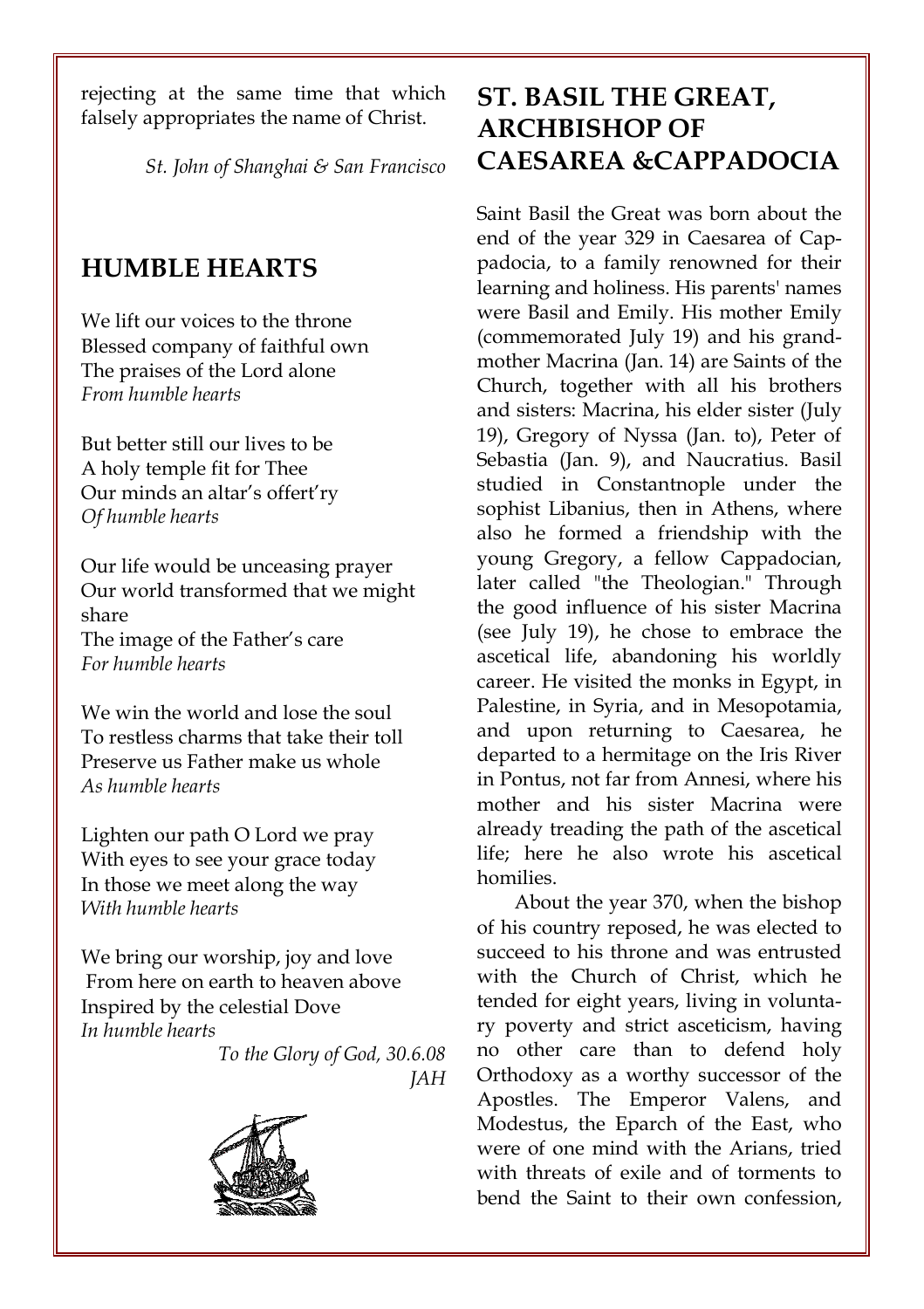because he was the bastion of Orthodoxy in all Cappadocia, and preserved it from heresy when Arianism was at its strongest. But he set all their malice at nought, and in his willingness to give himself up to every suffering for the sake of the Faith, showed himself to be a martyr by volition. Modestus, amazed at Basil's fearlessness in his presence, said that no one had ever so spoken to him. "Perhaps," answered the Saint, "you have never met a bishop before." The Emperor Valens himself was almost won over by Basil's dignity and wisdom. When Valens' son fell gravely sick, he asked Saint Basil to pray for him. The Saint promised that his son would be restated if Valens agreed to have him baptized by the Orthodox; Valens agreed, Basil prayed and the son was restored. But afterwards the Emperor had him baptized by Arians, and the child died soon after. Later, Valens, persuaded by his counselors, decided to send the Saint into exile because he would not accept the Arians into communion; but his pen broke when he was signing the edict of banishment. He tried a second time and a third, but the same thing happened, so that the Emperor was filled with dread, and tore up the document, and Basil was not banished. The truly great Basil, spent with extreme ascetical practices and continual labours, at the helm of the church, departed to the Lord on the 1st of January, in 379. at the age of forty-nine.

His writings are replete with wisdom and erudition, and rich these gifts he set forth the doctrines concerning the mysteries both of the creation (see his Hexaemeron) and of the Holy Trinity (see On the Holy Spirit). Because of the majesty and keenness of his eloquence, he is honoured as "the revealer of heavenly things" and "the Great."

Saint Basil is also celebrated on January 30th with Saint Gregory the Theologian and Saint John Chrysostom.



#### THE THEOPHANY OF OUR LORD AND SAVIOUR JESUS CHRIST

About the beginning of our Lord's thirtieth year, John the Forerunner, who was some six months older than Our Saviour according to the flesh, and had lived in the wilderness since his childhood, received a command from God and came into the parts of the Jordan, preaching the baptism of repentance unto the remission of sins. Then our Saviour also came from Galilee to the Jordan, and sought and received baptism though He was the Master and John was but a servant. Whereupon, there came to pass those marvelous deeds, great and beyond nature: the Heavens were opened, the Spirit descended in the form of a dove upon Him that was being baptized and the voice was heard from the